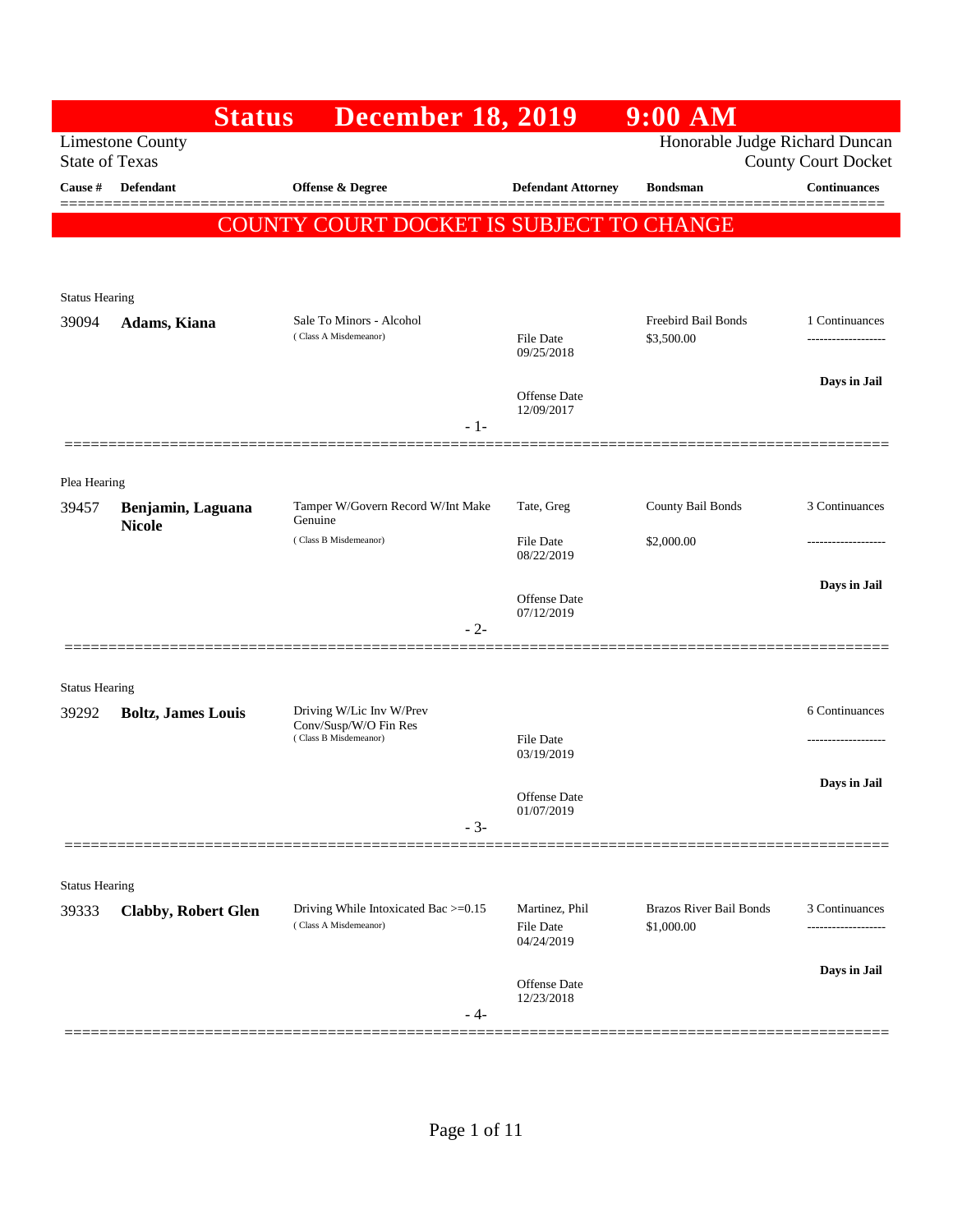|                       | <b>Status</b>                           | <b>December 18, 2019</b>                                        |                                | $9:00$ AM                                                    |                     |
|-----------------------|-----------------------------------------|-----------------------------------------------------------------|--------------------------------|--------------------------------------------------------------|---------------------|
| <b>State of Texas</b> | <b>Limestone County</b>                 |                                                                 |                                | Honorable Judge Richard Duncan<br><b>County Court Docket</b> |                     |
| Cause #               | Defendant                               | <b>Offense &amp; Degree</b>                                     | <b>Defendant Attorney</b>      | <b>Bondsman</b>                                              | <b>Continuances</b> |
|                       |                                         | COUNTY COURT DOCKET IS SUBJECT TO CHANGE                        |                                |                                                              |                     |
|                       |                                         |                                                                 |                                |                                                              |                     |
| <b>Status Hearing</b> |                                         |                                                                 |                                |                                                              |                     |
| 39334                 | <b>Clabby, Robert Glen</b>              | Driving W/Lic Inv W/Prev<br>Conv/Susp/W/O Fin Res               | Martinez, Phil                 | <b>Brazos River Bail Bonds</b>                               | 3 Continuances      |
|                       |                                         | (Class B Misdemeanor)                                           | <b>File Date</b><br>04/24/2019 | \$1,000.00                                                   |                     |
|                       |                                         |                                                                 |                                |                                                              | Days in Jail        |
|                       |                                         | $-5-$                                                           | Offense Date<br>12/23/2018     |                                                              |                     |
|                       |                                         |                                                                 |                                |                                                              |                     |
| <b>Status Hearing</b> |                                         |                                                                 |                                |                                                              |                     |
| 39330                 | <b>Craft, Kimberly</b><br><b>Denise</b> | Poss Marij <2oz                                                 | Latray, Michelle J.            | Personal Bond                                                | 6 Continuances      |
|                       |                                         | (Class B Misdemeanor)                                           | File Date<br>04/18/2019        | \$2,000.00                                                   |                     |
|                       |                                         |                                                                 |                                |                                                              | Days in Jail        |
|                       |                                         | $-6-$                                                           | Offense Date<br>03/21/2019     |                                                              |                     |
|                       |                                         |                                                                 |                                |                                                              |                     |
| <b>Status Hearing</b> |                                         |                                                                 |                                |                                                              |                     |
| 39409                 | Day, Johnny Mitchell                    | Driving W/Lic Inv W/Prev<br>Conv/Susp/W/O Fin Res               | Tate, Greg                     | County Bail Bonds                                            | 5 Continuances      |
|                       |                                         | (Class B Misdemeanor)                                           | <b>File Date</b><br>06/28/2019 | \$1,000.00                                                   | ------------------  |
|                       |                                         |                                                                 | Offense Date                   |                                                              | Days in Jail        |
|                       |                                         | $-7-$                                                           | 06/05/2019                     |                                                              |                     |
|                       |                                         |                                                                 |                                |                                                              |                     |
| <b>Status Hearing</b> |                                         |                                                                 |                                |                                                              |                     |
| 39491                 | Dixon, Geraldine A                      | Terroristic Threat Of Family/Household<br>(Class A Misdemeanor) | Reed, Justin<br>File Date      | Reed, Justin<br>\$3,000.00                                   | 1 Continuances      |
|                       |                                         |                                                                 | 10/09/2019                     |                                                              |                     |
|                       |                                         |                                                                 | Offense Date<br>02/04/2019     |                                                              | Days in Jail        |
|                       |                                         | $-8-$                                                           |                                |                                                              |                     |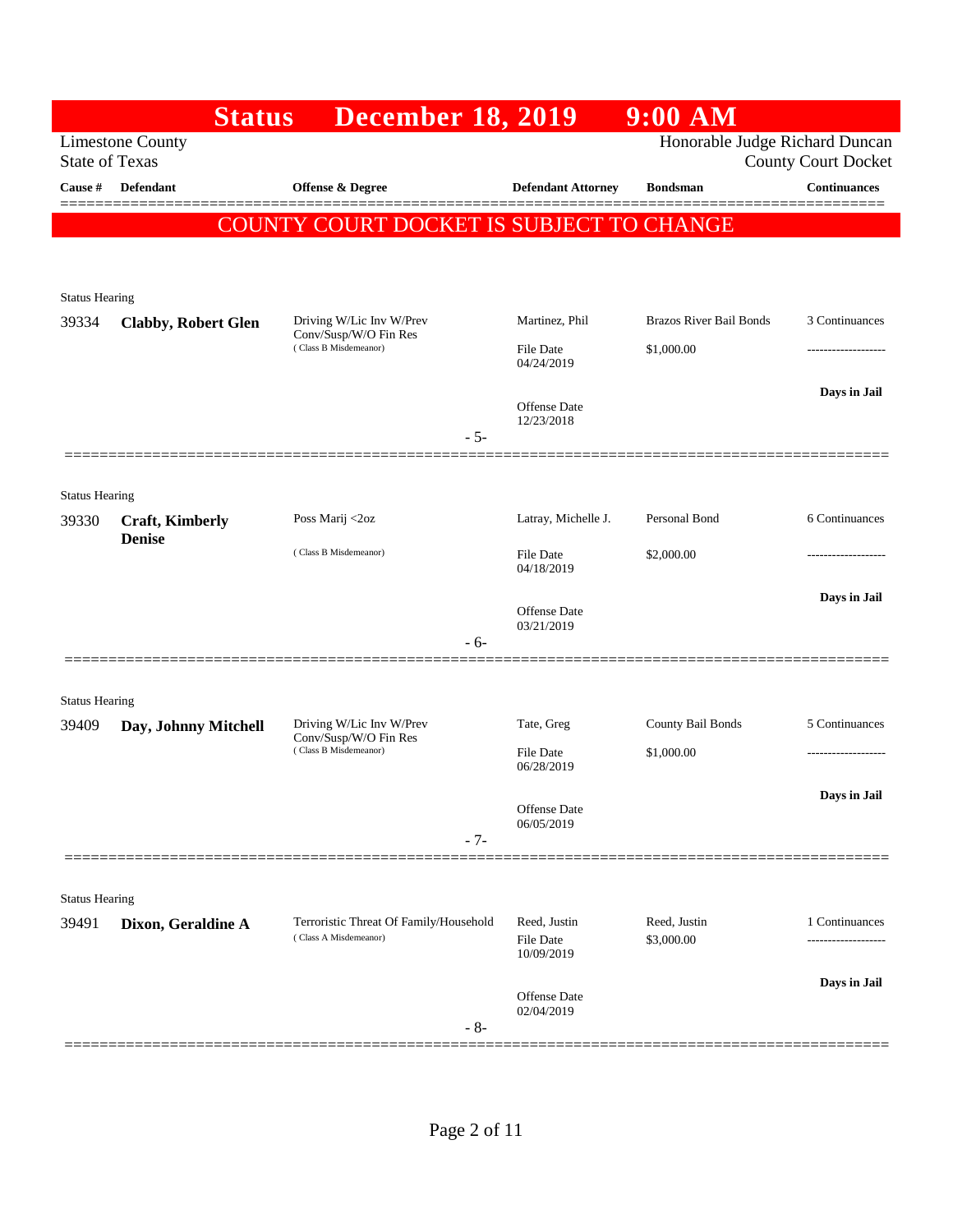|                       |                                                  | <b>Status</b><br><b>December 18, 2019</b>            |        |                                   | $9:00$ AM                          |                                     |
|-----------------------|--------------------------------------------------|------------------------------------------------------|--------|-----------------------------------|------------------------------------|-------------------------------------|
|                       | <b>Limestone County</b><br><b>State of Texas</b> |                                                      |        |                                   | Honorable Judge Richard Duncan     | <b>County Court Docket</b>          |
| Cause #               | <b>Defendant</b>                                 | <b>Offense &amp; Degree</b>                          |        | <b>Defendant Attorney</b>         | <b>Bondsman</b>                    | <b>Continuances</b>                 |
|                       |                                                  | 'Y COURT DOCKET IS SUBJECT TO CHANGE<br><b>COUNT</b> |        |                                   |                                    |                                     |
|                       |                                                  |                                                      |        |                                   |                                    |                                     |
| <b>Status Hearing</b> |                                                  |                                                      |        |                                   |                                    |                                     |
| 39441                 | <b>Dixon, Matthew</b><br><b>Marciano</b>         | Poss Marij <2oz                                      |        |                                   | County Bail Bonds                  | 3 Continuances                      |
|                       |                                                  | (Class B Misdemeanor)                                |        | <b>File Date</b><br>07/29/2019    | \$2,000.00                         | ----------------                    |
|                       |                                                  |                                                      |        | <b>Offense</b> Date               |                                    | Days in Jail                        |
|                       |                                                  |                                                      | $-9-$  | 05/25/2019                        |                                    |                                     |
|                       |                                                  |                                                      |        |                                   |                                    |                                     |
| <b>Status Hearing</b> |                                                  |                                                      |        |                                   |                                    |                                     |
| 38611                 | Dotson, Dominisha<br><b>Denay</b>                | Driving W/Lic Inv W/Prev<br>Conv/Susp/W/O Fin Res    |        | Moore, David E.                   | Personal Bond                      | 1 Continuances                      |
|                       |                                                  | (Class B Misdemeanor)                                |        | File Date<br>08/22/2017           | \$1,000.00                         | --------------                      |
|                       |                                                  |                                                      |        | <b>Offense</b> Date               |                                    | Days in Jail                        |
|                       |                                                  |                                                      | $-10-$ | 06/22/2017                        |                                    |                                     |
|                       |                                                  |                                                      |        |                                   |                                    |                                     |
| <b>Status Hearing</b> |                                                  |                                                      |        |                                   |                                    |                                     |
| 38670                 | Dotson, Dominisha<br><b>Denay</b>                | Bail Jumping And Fail To Appear                      |        | Moore, David E.                   | Freebird Bail Bonds                | 1 Continuances                      |
|                       |                                                  | (Class A Misdemeanor)                                |        | File Date<br>09/27/2017           | \$1,000.00                         |                                     |
|                       |                                                  |                                                      |        | <b>Offense</b> Date               |                                    | Days in Jail                        |
|                       |                                                  |                                                      | $-11-$ | 09/07/2017                        |                                    |                                     |
|                       |                                                  |                                                      |        |                                   |                                    |                                     |
| <b>Status Hearing</b> |                                                  |                                                      |        |                                   |                                    |                                     |
| 39101                 | <b>Duoto, Lacey Ross</b>                         | Theft Prop $>= $100 < $750$<br>(Class B Misdemeanor) |        | Tate, Greg<br><b>File Date</b>    | A-Freedom Bail Bonds<br>\$2,000.00 | 3 Continuances<br>----------------- |
|                       |                                                  |                                                      |        | 10/01/2018                        |                                    | Days in Jail                        |
|                       |                                                  |                                                      |        | <b>Offense</b> Date<br>07/19/2018 |                                    |                                     |
|                       |                                                  |                                                      | $-12-$ |                                   |                                    |                                     |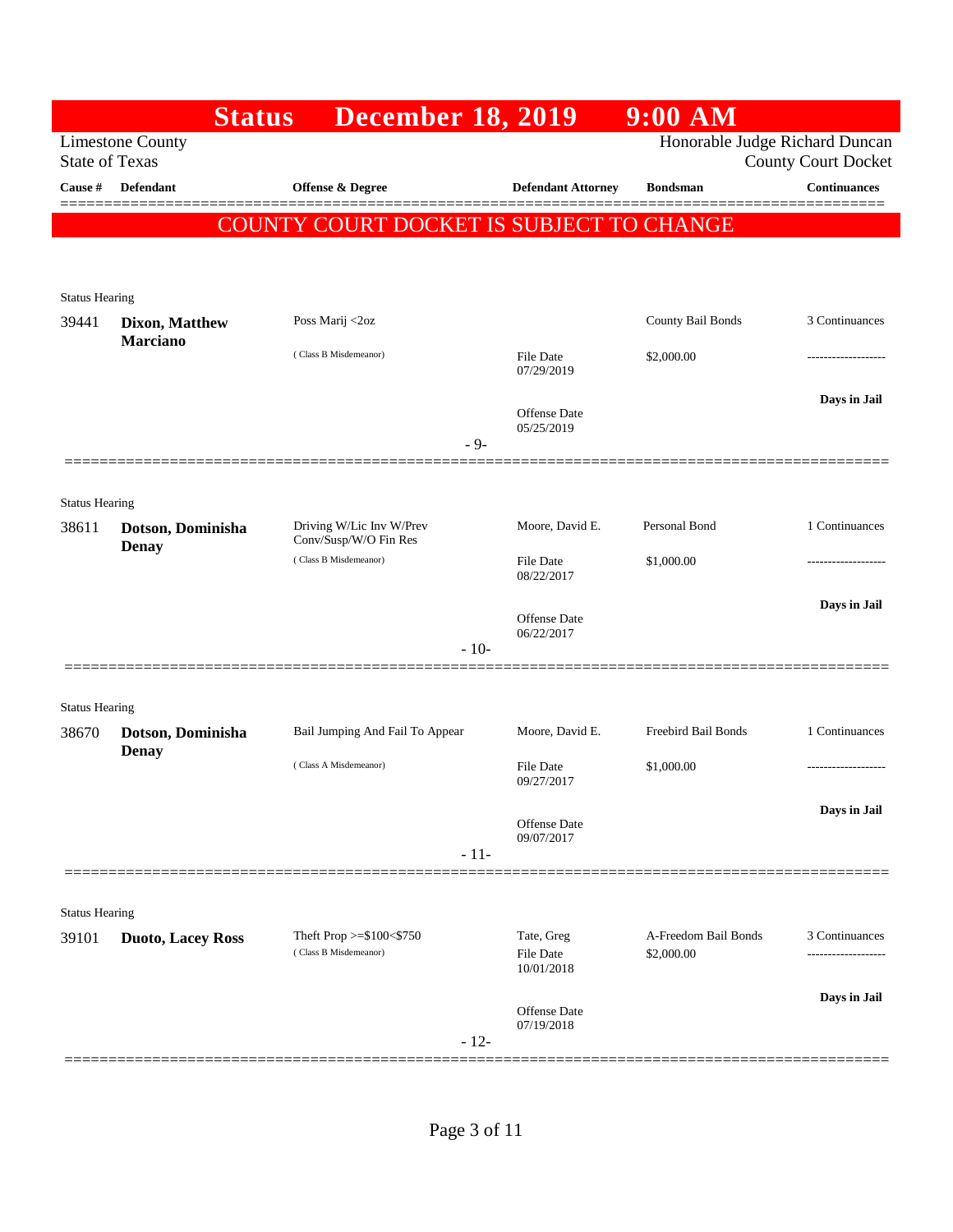|                       | <b>Status</b>                         | <b>December 18, 2019</b>                                       |                                                  | $9:00$ AM                   |                                                              |
|-----------------------|---------------------------------------|----------------------------------------------------------------|--------------------------------------------------|-----------------------------|--------------------------------------------------------------|
| <b>State of Texas</b> | <b>Limestone County</b>               |                                                                |                                                  |                             | Honorable Judge Richard Duncan<br><b>County Court Docket</b> |
| Cause #               | <b>Defendant</b>                      | Offense & Degree                                               | <b>Defendant Attorney</b>                        | <b>Bondsman</b>             | <b>Continuances</b>                                          |
|                       |                                       | COUNTY COURT DOCKET IS SUBJECT TO CHANGE                       |                                                  |                             |                                                              |
|                       |                                       |                                                                |                                                  |                             |                                                              |
| <b>Review Hearing</b> |                                       |                                                                |                                                  |                             |                                                              |
| 39378                 | <b>Forge, Casey Leon</b>              | Assault Cause Bodily Inj.<br>(Class A Misdemeanor)             | Reed, Justin<br>File Date<br>06/14/2019          | Personal Bond<br>\$2,500.00 | 2 Continuances<br>------------------                         |
|                       |                                       | $-13-$                                                         | <b>Offense Date</b><br>02/25/2019                |                             | <b>49 Days in Jail</b>                                       |
|                       |                                       |                                                                |                                                  |                             |                                                              |
|                       | Hearing On Motion To Revoke Probation |                                                                |                                                  |                             |                                                              |
| 38918                 | Guzman, Juan<br><b>Antonio</b>        | Evading Arrest Detention; Motion To<br><b>Revoke Probation</b> | Reed, Benjie                                     | Reed, Benjie                | 2 Continuances                                               |
|                       |                                       | (Class A Misdemeanor; Class A Misdemeanor)                     | <b>File Date</b><br>04/30/2018                   | \$3,500.00                  | -----------------                                            |
|                       |                                       |                                                                |                                                  |                             | Days in Jail                                                 |
|                       |                                       |                                                                | <b>Offense Date</b><br>01/25/2018;<br>09/03/2019 |                             |                                                              |
|                       |                                       | $-14-$                                                         |                                                  |                             |                                                              |
| <b>Status Hearing</b> |                                       |                                                                |                                                  |                             |                                                              |
| 39443                 | Guzman, Juan                          | Driving While Intoxicated Bac >=0.15                           | Wilson, Scott                                    | County Bail Bonds           | 3 Continuances                                               |
|                       | <b>Antonio</b>                        | (Class A Misdemeanor)                                          | <b>File Date</b><br>08/02/2019                   | \$5,000.00                  |                                                              |
|                       |                                       |                                                                |                                                  |                             | Days in Jail                                                 |
|                       |                                       |                                                                | <b>Offense Date</b><br>05/23/2019                |                             |                                                              |
|                       |                                       | $-15-$                                                         |                                                  |                             |                                                              |
| Review Hearing        |                                       |                                                                |                                                  |                             |                                                              |
| 39059                 | Hayes, Jenifer Blann                  | Driving W/Lic Inv W/Prev<br>Conv/Susp/W/O Fin Res              | Reed, Benjie                                     | Reed, Benjie                | 1 Continuances                                               |
|                       |                                       | (Class B Misdemeanor)                                          | File Date<br>08/21/2018                          | \$3,500.00                  |                                                              |
|                       |                                       |                                                                | <b>Offense Date</b><br>07/10/2018                |                             | Days in Jail                                                 |
|                       |                                       | $-16-$                                                         |                                                  |                             |                                                              |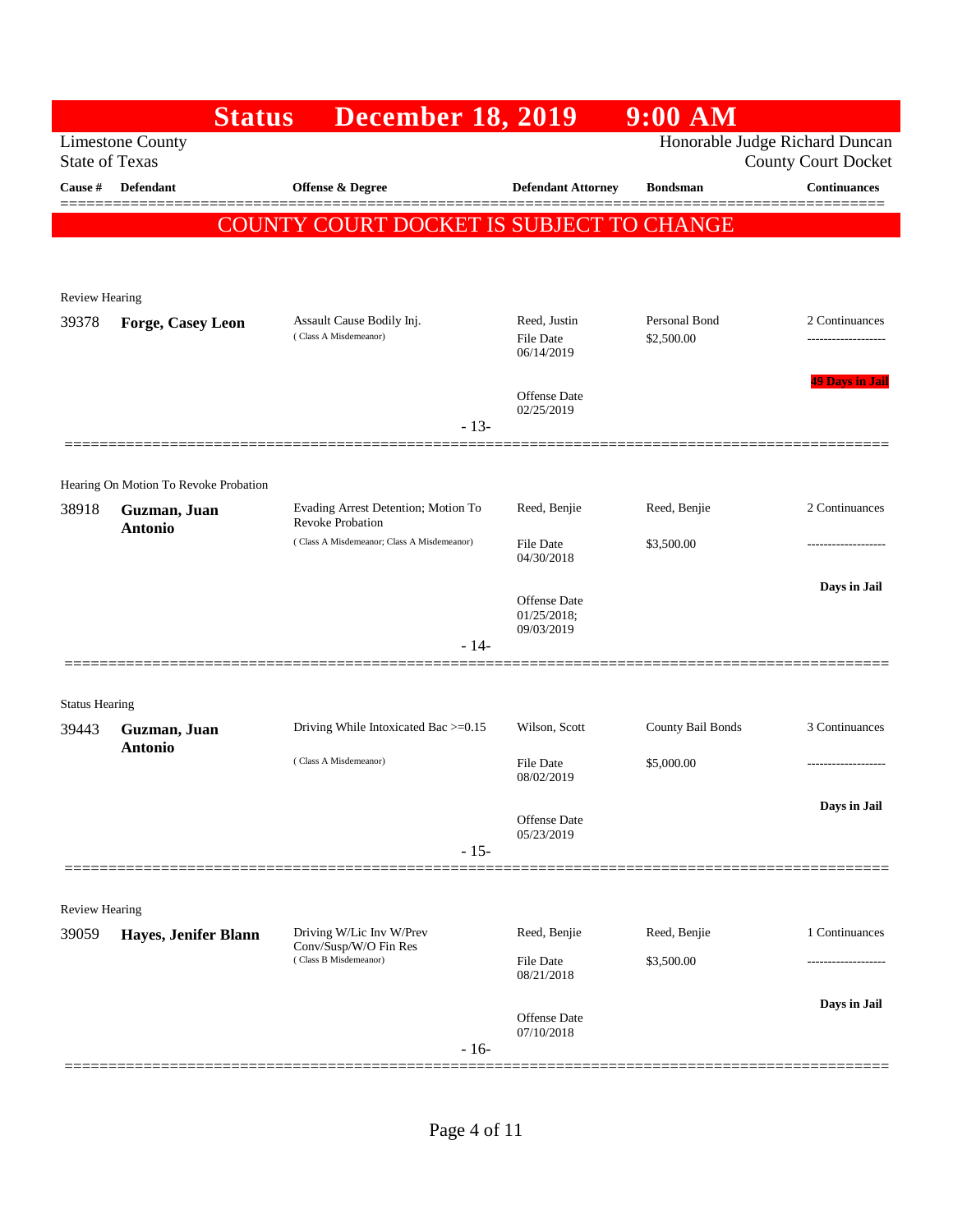|                       | <b>Status</b>              | <b>December 18, 2019</b>                                 |                                                | $9:00$ AM                  |                                                              |
|-----------------------|----------------------------|----------------------------------------------------------|------------------------------------------------|----------------------------|--------------------------------------------------------------|
| <b>State of Texas</b> | <b>Limestone County</b>    |                                                          |                                                |                            | Honorable Judge Richard Duncan<br><b>County Court Docket</b> |
| Cause #               | <b>Defendant</b>           | Offense & Degree                                         | <b>Defendant Attorney</b>                      | <b>Bondsman</b>            | <b>Continuances</b>                                          |
|                       |                            | COUNTY COURT DOCKET IS SUBJECT TO CHANGE                 |                                                |                            |                                                              |
|                       |                            |                                                          |                                                |                            |                                                              |
| <b>Review Hearing</b> |                            |                                                          |                                                |                            |                                                              |
| 39249                 | <b>Holder, James David</b> | Driving W/Lic Inv W/Prev<br>Conv/Susp/W/O Fin Res        |                                                | County Bail Bonds          | 7 Continuances                                               |
|                       |                            | (Class B Misdemeanor)                                    | <b>File Date</b><br>02/13/2019                 | \$1,000.00                 | .                                                            |
|                       |                            |                                                          |                                                |                            | Days in Jail                                                 |
|                       |                            |                                                          | Offense Date<br>11/06/2018                     |                            |                                                              |
|                       | ============               | $-17-$                                                   |                                                |                            |                                                              |
| <b>Status Hearing</b> |                            |                                                          |                                                |                            |                                                              |
| 39475                 | Jackson, Cecily            | False Report To Police Off/Sp Inv/Law<br>Enf Empl        |                                                | Freebird Bail Bonds        | 1 Continuances                                               |
|                       |                            | (Class B Misdemeanor)                                    | <b>File Date</b><br>10/01/2019                 | \$2,000.00                 |                                                              |
|                       |                            |                                                          |                                                |                            | Days in Jail                                                 |
|                       |                            |                                                          | <b>Offense Date</b><br>05/28/2019              |                            |                                                              |
|                       |                            | $-18-$                                                   |                                                |                            |                                                              |
| <b>Status Hearing</b> |                            |                                                          |                                                |                            |                                                              |
| 38832                 | Lichty, Steven Ray, II     | Poss Marij <2oz<br>(Class B Misdemeanor)                 | Reed, Justin<br><b>File Date</b>               | Personal Bond              | 5 Continuances                                               |
|                       |                            |                                                          | 02/19/2018                                     | \$2,000.00                 | -------------------                                          |
|                       |                            |                                                          | Offense Date                                   |                            | Days in Jail                                                 |
|                       |                            | $-19-$                                                   | 01/27/2018                                     |                            |                                                              |
|                       |                            |                                                          |                                                |                            |                                                              |
| <b>Status Hearing</b> |                            |                                                          |                                                |                            |                                                              |
| 38893                 | Lichty, Steven Ray, II     | Bail Jumping And Fail To Appear<br>(Class A Misdemeanor) | Reed, Justin<br><b>File Date</b><br>04/23/2018 | Reed, Justin<br>\$4,000.00 | 5 Continuances                                               |
|                       |                            |                                                          | Offense Date                                   |                            | Days in Jail                                                 |
|                       |                            | $-20-$                                                   | 04/12/2018                                     |                            |                                                              |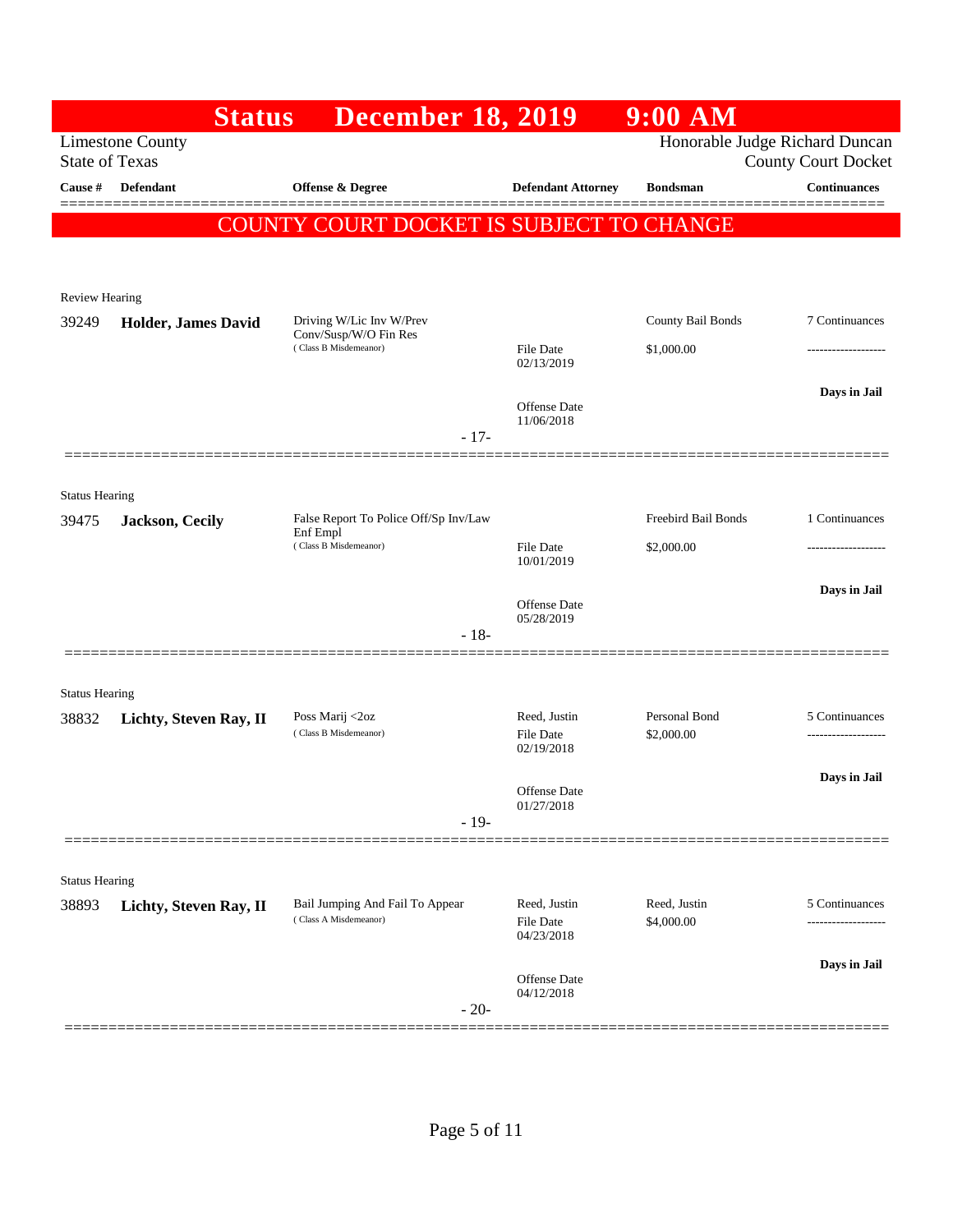| Honorable Judge Richard Duncan<br><b>Limestone County</b><br><b>State of Texas</b><br><b>County Court Docket</b><br><b>Continuances</b><br>Cause #<br><b>Defendant</b><br>Offense & Degree<br><b>Defendant Attorney</b><br><b>Bondsman</b><br>COUNTY COURT DOCKET IS SUBJECT TO CHANGE<br><b>Status Hearing</b><br>Driving W/Lic Inv W/Prev<br>Reed, Benjie<br>Reed, Benjie<br>1 Continuances<br>39487<br><b>Martin, Angela Linette</b><br>Conv/Susp/W/O Fin Res<br>(Class B Misdemeanor)<br>\$2,000.00<br>File Date<br>-------------------<br>10/04/2019<br>Days in Jail<br><b>Offense</b> Date<br>08/21/2019<br>$-21-$<br>=============<br>Appeal Hearing<br>2 Continuances<br>Speeding<br>Muniz-Monroy,<br>Muniz-Monroy, Marjorie A.<br>39474<br><b>Martinez, John Dennis</b><br>Marjorie A.<br>(Misdemeanor Traffic)<br>\$266.00<br><b>File Date</b><br>09/17/2019<br>Days in Jail<br><b>Offense</b> Date<br>06/18/2019<br>$-22-$<br><b>Status Hearing</b><br>Driving While Intoxicated<br>Reed, Justin<br>9 Continuances<br>McCoy, Jerome Shaun<br>39149<br>(Class B Misdemeanor)<br><b>File Date</b><br>-------------------<br>11/05/2018<br><b>58 Days in Jail</b><br>Offense Date<br>09/19/2018<br>$-23-$<br><b>Status Hearing</b><br>Resist Arrest Search Or Transport<br>Reed, Justin<br>9 Continuances<br>39150<br>McCoy, Jerome Shaun<br>(Class A Misdemeanor)<br><b>File Date</b><br>11/05/2018<br><b>58 Days in Jail</b><br>Offense Date<br>09/19/2018<br>$-24-$ | <b>Status</b> | <b>December 18, 2019</b> | 9:00 AM |  |
|--------------------------------------------------------------------------------------------------------------------------------------------------------------------------------------------------------------------------------------------------------------------------------------------------------------------------------------------------------------------------------------------------------------------------------------------------------------------------------------------------------------------------------------------------------------------------------------------------------------------------------------------------------------------------------------------------------------------------------------------------------------------------------------------------------------------------------------------------------------------------------------------------------------------------------------------------------------------------------------------------------------------------------------------------------------------------------------------------------------------------------------------------------------------------------------------------------------------------------------------------------------------------------------------------------------------------------------------------------------------------------------------------------------------------------------------------------------------------------|---------------|--------------------------|---------|--|
|                                                                                                                                                                                                                                                                                                                                                                                                                                                                                                                                                                                                                                                                                                                                                                                                                                                                                                                                                                                                                                                                                                                                                                                                                                                                                                                                                                                                                                                                                |               |                          |         |  |
|                                                                                                                                                                                                                                                                                                                                                                                                                                                                                                                                                                                                                                                                                                                                                                                                                                                                                                                                                                                                                                                                                                                                                                                                                                                                                                                                                                                                                                                                                |               |                          |         |  |
|                                                                                                                                                                                                                                                                                                                                                                                                                                                                                                                                                                                                                                                                                                                                                                                                                                                                                                                                                                                                                                                                                                                                                                                                                                                                                                                                                                                                                                                                                |               |                          |         |  |
|                                                                                                                                                                                                                                                                                                                                                                                                                                                                                                                                                                                                                                                                                                                                                                                                                                                                                                                                                                                                                                                                                                                                                                                                                                                                                                                                                                                                                                                                                |               |                          |         |  |
|                                                                                                                                                                                                                                                                                                                                                                                                                                                                                                                                                                                                                                                                                                                                                                                                                                                                                                                                                                                                                                                                                                                                                                                                                                                                                                                                                                                                                                                                                |               |                          |         |  |
|                                                                                                                                                                                                                                                                                                                                                                                                                                                                                                                                                                                                                                                                                                                                                                                                                                                                                                                                                                                                                                                                                                                                                                                                                                                                                                                                                                                                                                                                                |               |                          |         |  |
|                                                                                                                                                                                                                                                                                                                                                                                                                                                                                                                                                                                                                                                                                                                                                                                                                                                                                                                                                                                                                                                                                                                                                                                                                                                                                                                                                                                                                                                                                |               |                          |         |  |
|                                                                                                                                                                                                                                                                                                                                                                                                                                                                                                                                                                                                                                                                                                                                                                                                                                                                                                                                                                                                                                                                                                                                                                                                                                                                                                                                                                                                                                                                                |               |                          |         |  |
|                                                                                                                                                                                                                                                                                                                                                                                                                                                                                                                                                                                                                                                                                                                                                                                                                                                                                                                                                                                                                                                                                                                                                                                                                                                                                                                                                                                                                                                                                |               |                          |         |  |
|                                                                                                                                                                                                                                                                                                                                                                                                                                                                                                                                                                                                                                                                                                                                                                                                                                                                                                                                                                                                                                                                                                                                                                                                                                                                                                                                                                                                                                                                                |               |                          |         |  |
|                                                                                                                                                                                                                                                                                                                                                                                                                                                                                                                                                                                                                                                                                                                                                                                                                                                                                                                                                                                                                                                                                                                                                                                                                                                                                                                                                                                                                                                                                |               |                          |         |  |
|                                                                                                                                                                                                                                                                                                                                                                                                                                                                                                                                                                                                                                                                                                                                                                                                                                                                                                                                                                                                                                                                                                                                                                                                                                                                                                                                                                                                                                                                                |               |                          |         |  |
|                                                                                                                                                                                                                                                                                                                                                                                                                                                                                                                                                                                                                                                                                                                                                                                                                                                                                                                                                                                                                                                                                                                                                                                                                                                                                                                                                                                                                                                                                |               |                          |         |  |
|                                                                                                                                                                                                                                                                                                                                                                                                                                                                                                                                                                                                                                                                                                                                                                                                                                                                                                                                                                                                                                                                                                                                                                                                                                                                                                                                                                                                                                                                                |               |                          |         |  |
|                                                                                                                                                                                                                                                                                                                                                                                                                                                                                                                                                                                                                                                                                                                                                                                                                                                                                                                                                                                                                                                                                                                                                                                                                                                                                                                                                                                                                                                                                |               |                          |         |  |
|                                                                                                                                                                                                                                                                                                                                                                                                                                                                                                                                                                                                                                                                                                                                                                                                                                                                                                                                                                                                                                                                                                                                                                                                                                                                                                                                                                                                                                                                                |               |                          |         |  |
|                                                                                                                                                                                                                                                                                                                                                                                                                                                                                                                                                                                                                                                                                                                                                                                                                                                                                                                                                                                                                                                                                                                                                                                                                                                                                                                                                                                                                                                                                |               |                          |         |  |
|                                                                                                                                                                                                                                                                                                                                                                                                                                                                                                                                                                                                                                                                                                                                                                                                                                                                                                                                                                                                                                                                                                                                                                                                                                                                                                                                                                                                                                                                                |               |                          |         |  |
|                                                                                                                                                                                                                                                                                                                                                                                                                                                                                                                                                                                                                                                                                                                                                                                                                                                                                                                                                                                                                                                                                                                                                                                                                                                                                                                                                                                                                                                                                |               |                          |         |  |
|                                                                                                                                                                                                                                                                                                                                                                                                                                                                                                                                                                                                                                                                                                                                                                                                                                                                                                                                                                                                                                                                                                                                                                                                                                                                                                                                                                                                                                                                                |               |                          |         |  |
|                                                                                                                                                                                                                                                                                                                                                                                                                                                                                                                                                                                                                                                                                                                                                                                                                                                                                                                                                                                                                                                                                                                                                                                                                                                                                                                                                                                                                                                                                |               |                          |         |  |
|                                                                                                                                                                                                                                                                                                                                                                                                                                                                                                                                                                                                                                                                                                                                                                                                                                                                                                                                                                                                                                                                                                                                                                                                                                                                                                                                                                                                                                                                                |               |                          |         |  |
|                                                                                                                                                                                                                                                                                                                                                                                                                                                                                                                                                                                                                                                                                                                                                                                                                                                                                                                                                                                                                                                                                                                                                                                                                                                                                                                                                                                                                                                                                |               |                          |         |  |
|                                                                                                                                                                                                                                                                                                                                                                                                                                                                                                                                                                                                                                                                                                                                                                                                                                                                                                                                                                                                                                                                                                                                                                                                                                                                                                                                                                                                                                                                                |               |                          |         |  |
|                                                                                                                                                                                                                                                                                                                                                                                                                                                                                                                                                                                                                                                                                                                                                                                                                                                                                                                                                                                                                                                                                                                                                                                                                                                                                                                                                                                                                                                                                |               |                          |         |  |
|                                                                                                                                                                                                                                                                                                                                                                                                                                                                                                                                                                                                                                                                                                                                                                                                                                                                                                                                                                                                                                                                                                                                                                                                                                                                                                                                                                                                                                                                                |               |                          |         |  |
|                                                                                                                                                                                                                                                                                                                                                                                                                                                                                                                                                                                                                                                                                                                                                                                                                                                                                                                                                                                                                                                                                                                                                                                                                                                                                                                                                                                                                                                                                |               |                          |         |  |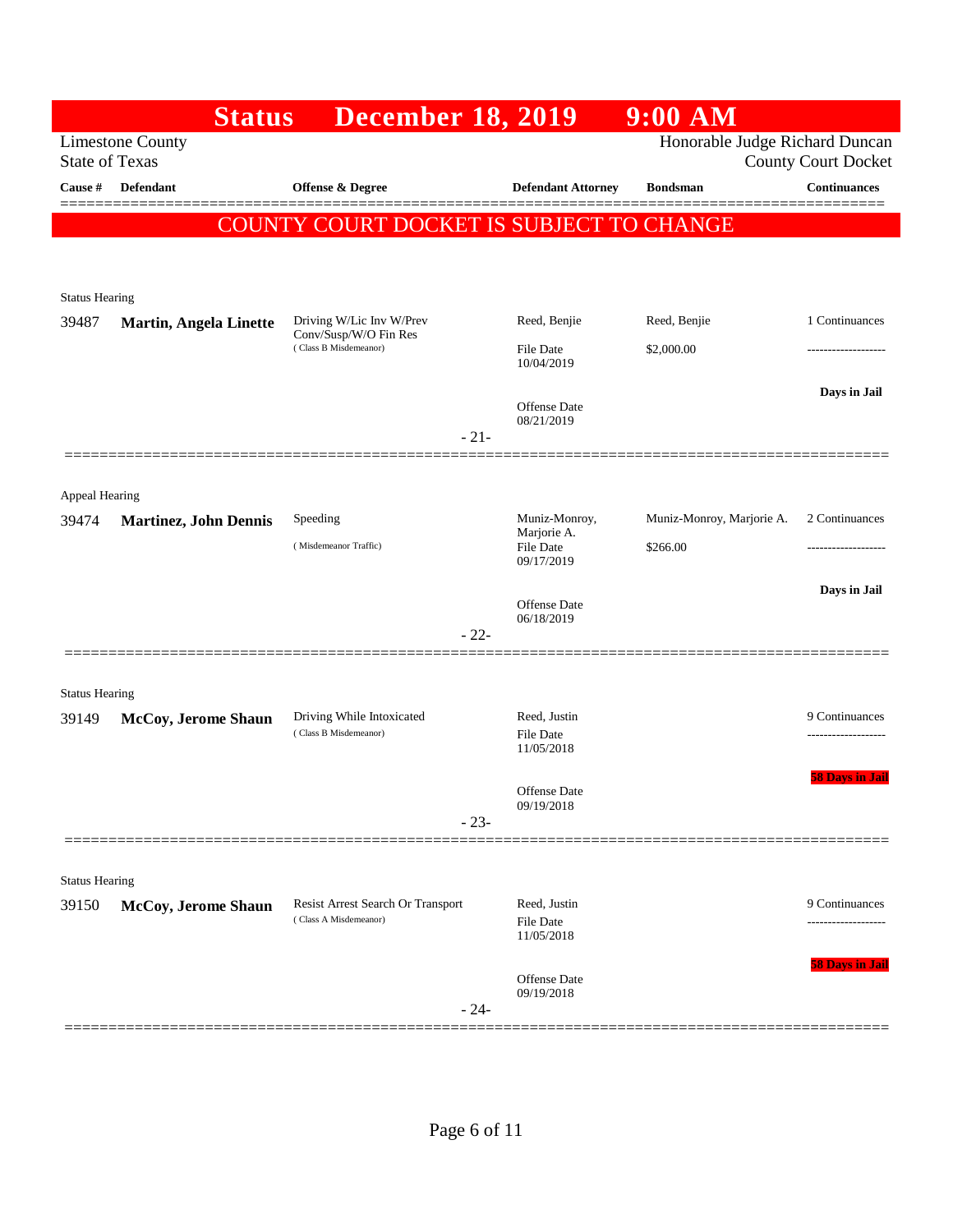|                       | <b>Status</b>                                    | <b>December 18, 2019</b>                          |                                | $9:00$ AM                  |                                                              |
|-----------------------|--------------------------------------------------|---------------------------------------------------|--------------------------------|----------------------------|--------------------------------------------------------------|
|                       | <b>Limestone County</b><br><b>State of Texas</b> |                                                   |                                |                            | Honorable Judge Richard Duncan<br><b>County Court Docket</b> |
| Cause #               | Defendant                                        | Offense & Degree                                  | <b>Defendant Attorney</b>      | <b>Bondsman</b>            | <b>Continuances</b>                                          |
|                       |                                                  | COUNTY COURT DOCKET IS SUBJECT TO CHANGE          |                                |                            |                                                              |
|                       |                                                  |                                                   |                                |                            |                                                              |
| <b>Status Hearing</b> |                                                  |                                                   |                                |                            |                                                              |
| 39151                 | McCoy, Jerome Shaun                              | Resist Arrest Search Or Transport                 | Reed, Justin                   |                            | 9 Continuances                                               |
|                       |                                                  | (Class A Misdemeanor)                             | <b>File Date</b><br>11/05/2018 |                            |                                                              |
|                       |                                                  |                                                   | <b>Offense Date</b>            |                            | <b>58 Days in Jail</b>                                       |
|                       |                                                  | $-25-$                                            | 09/19/2018                     |                            |                                                              |
|                       |                                                  |                                                   |                                |                            |                                                              |
| <b>Status Hearing</b> |                                                  |                                                   |                                |                            |                                                              |
| 39064                 | Norman, Christopher<br><b>Tobias</b>             | Driving W/Lic Inv W/Prev<br>Conv/Susp/W/O Fin Res | Reed, Benjie                   | Reed, Benjie               | 4 Continuances                                               |
|                       |                                                  | (Class B Misdemeanor)                             | <b>File Date</b><br>08/22/2018 | \$1,000.00                 |                                                              |
|                       |                                                  |                                                   |                                |                            | Days in Jail                                                 |
|                       |                                                  | $-26-$                                            | Offense Date<br>07/18/2018     |                            |                                                              |
|                       |                                                  |                                                   |                                |                            |                                                              |
| <b>Status Hearing</b> |                                                  |                                                   |                                |                            |                                                              |
| 39372                 | Perez, Jr., Juan                                 | Assault Causes Bodily Injury Family<br>Member     | Reed, Benjie                   | Reed, Benjie               | 2 Continuances                                               |
|                       |                                                  | (Class A Misdemeanor)                             | <b>File Date</b><br>05/28/2019 | \$8,500.00                 |                                                              |
|                       |                                                  |                                                   |                                |                            | Days in Jail                                                 |
|                       |                                                  | $-28-$                                            | Offense Date<br>09/13/2018     |                            |                                                              |
|                       |                                                  |                                                   |                                |                            |                                                              |
| <b>Status Hearing</b> |                                                  |                                                   |                                |                            |                                                              |
| 39371                 | Perez, Juan, Jr.                                 | Poss Marij <2oz<br>(Class B Misdemeanor)          | Reed, Benjie<br>File Date      | Reed, Benjie<br>\$2,000.00 | 2 Continuances                                               |
|                       |                                                  |                                                   | 05/28/2019                     |                            |                                                              |
|                       |                                                  |                                                   | Offense Date                   |                            | Days in Jail                                                 |
|                       |                                                  | $-27-$                                            | 09/13/2018                     |                            |                                                              |
|                       |                                                  |                                                   |                                |                            |                                                              |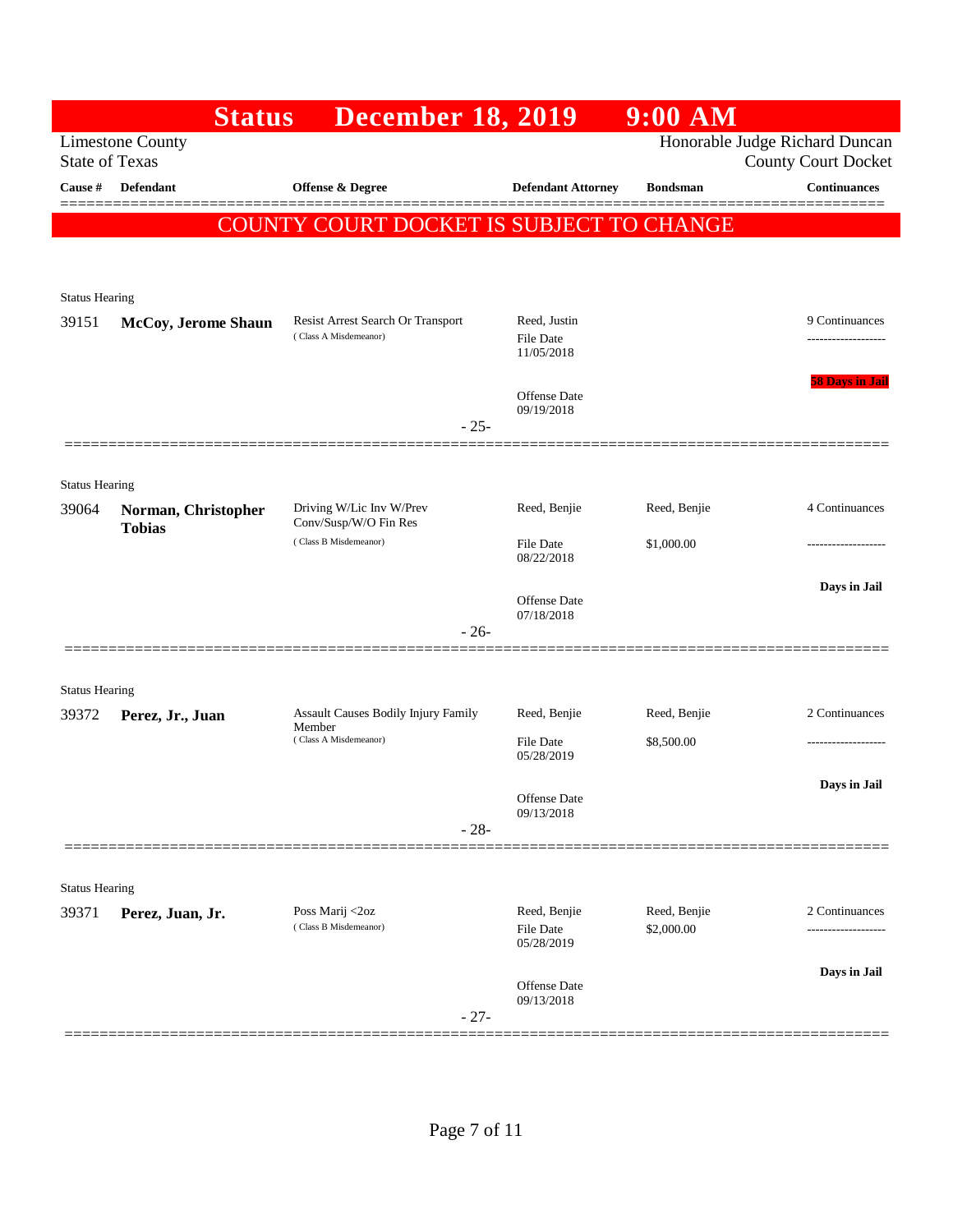|                            |                                       | <b>December 18, 2019</b><br><b>Status</b>                |                                | $9:00$ AM           |                                                              |
|----------------------------|---------------------------------------|----------------------------------------------------------|--------------------------------|---------------------|--------------------------------------------------------------|
| <b>State of Texas</b>      | <b>Limestone County</b>               |                                                          |                                |                     | Honorable Judge Richard Duncan<br><b>County Court Docket</b> |
| Cause #                    | <b>Defendant</b>                      | <b>Offense &amp; Degree</b>                              | <b>Defendant Attorney</b>      | <b>Bondsman</b>     | <b>Continuances</b>                                          |
|                            |                                       | COUNTY COURT DOCKET IS SUBJECT TO CHANGE                 |                                |                     |                                                              |
|                            |                                       |                                                          |                                |                     |                                                              |
|                            |                                       |                                                          |                                |                     |                                                              |
| <b>Status Hearing</b>      |                                       |                                                          |                                |                     |                                                              |
| 39414                      | Posey, Kenneth<br>Wayne, Jr.          | Poss Marij <2oz                                          | Reed, Benjie                   |                     | 4 Continuances                                               |
|                            |                                       | (Class B Misdemeanor)                                    | <b>File Date</b><br>07/03/2019 |                     |                                                              |
|                            |                                       |                                                          | <b>Offense Date</b>            |                     | Days in Jail                                                 |
|                            |                                       |                                                          | 05/22/2019<br>$-29-$           |                     |                                                              |
|                            |                                       |                                                          |                                |                     |                                                              |
|                            | Hearing On Motion To Revoke Probation |                                                          |                                |                     |                                                              |
| 39023                      | Ray, Travoy Lamont                    | Driving While Intoxicated; Motion To<br>Revoke Probation | Reed, Stephen M.               | Stephen Reed        | 5 Continuances                                               |
|                            |                                       | (Class B Misdemeanor; Class B Misdemeanor)               | <b>File Date</b><br>07/17/2018 | \$3,500.00          |                                                              |
|                            |                                       |                                                          | Offense Date                   |                     | Days in Jail                                                 |
|                            |                                       |                                                          | 04/19/2017;<br>01/22/2019      |                     |                                                              |
|                            |                                       |                                                          | $-30-$                         |                     |                                                              |
|                            |                                       |                                                          |                                |                     |                                                              |
| Pre-trial Hearing<br>39377 | Reyes-Harris, Abigail                 | Assault Causes Bodily Injury Family                      | Spivey, Shirley                | Freebird Bail Bonds | 5 Continuances                                               |
|                            | Miquela                               | Member<br>(Class A Misdemeanor)                          | <b>File Date</b>               | \$25,000.00         |                                                              |
|                            |                                       |                                                          | 06/13/2019                     |                     |                                                              |
|                            |                                       |                                                          | Offense Date                   |                     | Days in Jail                                                 |
|                            |                                       |                                                          | 11/08/2018<br>$-31-$           |                     |                                                              |
|                            |                                       |                                                          |                                |                     |                                                              |
| <b>Status Hearing</b>      |                                       |                                                          |                                |                     |                                                              |
| 39493                      | Richardson, Ethan                     | <b>Criminal Trespass</b>                                 |                                | County Bail Bonds   | 1 Continuances                                               |
|                            | Lane                                  | (Class B Misdemeanor)                                    |                                | \$3,000.00          |                                                              |
|                            |                                       |                                                          | <b>File Date</b><br>10/23/2019 |                     |                                                              |
|                            |                                       |                                                          | <b>Offense Date</b>            |                     | Days in Jail                                                 |
|                            |                                       |                                                          | 07/19/2019<br>$-32-$           |                     |                                                              |
|                            |                                       |                                                          |                                |                     |                                                              |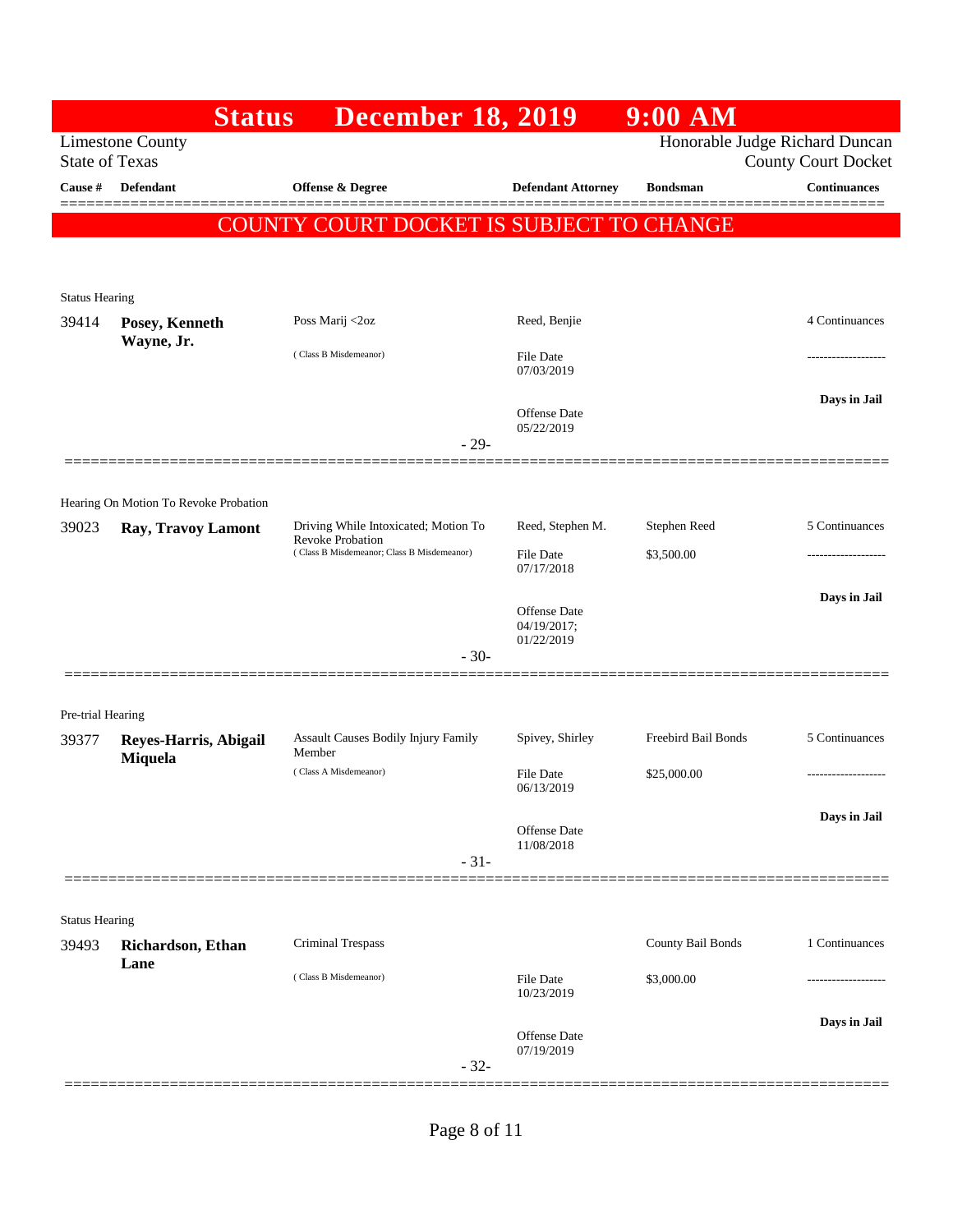|                       | <b>Status</b>                    | <b>December 18, 2019</b>                                   |                                                | $9:00$ AM                  |                                                              |
|-----------------------|----------------------------------|------------------------------------------------------------|------------------------------------------------|----------------------------|--------------------------------------------------------------|
| <b>State of Texas</b> | <b>Limestone County</b>          |                                                            |                                                |                            | Honorable Judge Richard Duncan<br><b>County Court Docket</b> |
| Cause #               | <b>Defendant</b>                 | <b>Offense &amp; Degree</b>                                | <b>Defendant Attorney</b>                      | <b>Bondsman</b>            | <b>Continuances</b>                                          |
|                       |                                  | COUNTY COURT DOCKET IS SUBJECT TO CHANGE                   |                                                |                            |                                                              |
|                       |                                  |                                                            |                                                |                            |                                                              |
| <b>Status Hearing</b> |                                  |                                                            |                                                |                            |                                                              |
| 39444                 | <b>Robinson, Curtis</b><br>Lamar | Driving W/Lic Inv W/Prev<br>Conv/Susp/W/O Fin Res          |                                                | Freebird Bail Bonds        | 3 Continuances                                               |
|                       |                                  | (Class B Misdemeanor)                                      | File Date<br>08/02/2019                        | \$2,000.00                 | ------------------                                           |
|                       |                                  |                                                            | Offense Date                                   |                            | Days in Jail                                                 |
|                       |                                  | $-33-$                                                     | 07/12/2019                                     |                            |                                                              |
|                       |                                  |                                                            |                                                |                            |                                                              |
| <b>Status Hearing</b> |                                  |                                                            |                                                |                            |                                                              |
| 39445                 | <b>Robinson, Curtis</b><br>Lamar | Fail To Identify Fugitive Intent Give<br>False Info        |                                                | Freebird Bail Bonds        | 3 Continuances                                               |
|                       |                                  | (Class A Misdemeanor)                                      | File Date<br>08/02/2019                        | \$3,000.00                 | ------------------                                           |
|                       |                                  |                                                            | Offense Date                                   |                            | Days in Jail                                                 |
|                       |                                  | $-34-$                                                     | 07/12/2019                                     |                            |                                                              |
|                       |                                  |                                                            |                                                |                            |                                                              |
| <b>Status Hearing</b> |                                  |                                                            |                                                |                            |                                                              |
| 39461                 | Saldivar, Saul                   | Driving W/Lic Inv W/Prev<br>Conv/Susp/W/O Fin Res          | Reed, Justin                                   | Reed, Justin               | 4 Continuances                                               |
|                       |                                  | (Class B Misdemeanor)                                      | <b>File Date</b><br>09/09/2019                 | \$2,000.00                 | ------------------                                           |
|                       |                                  |                                                            | <b>Offense Date</b>                            |                            | Days in Jail                                                 |
|                       |                                  | $-35-$                                                     | 08/09/2019                                     |                            |                                                              |
|                       |                                  |                                                            |                                                |                            |                                                              |
| <b>Status Hearing</b> |                                  |                                                            |                                                |                            |                                                              |
| 39070                 | <b>Sims, Henry Lee</b>           | Resist Arrest Search Or Transport<br>(Class A Misdemeanor) | Reed, Justin<br><b>File Date</b><br>08/23/2018 | Reed, Justin<br>\$3,000.00 | 10 Continuances<br>-------------------                       |
|                       |                                  |                                                            |                                                |                            | Days in Jail                                                 |
|                       |                                  | $-36-$                                                     | <b>Offense Date</b><br>08/12/2018              |                            |                                                              |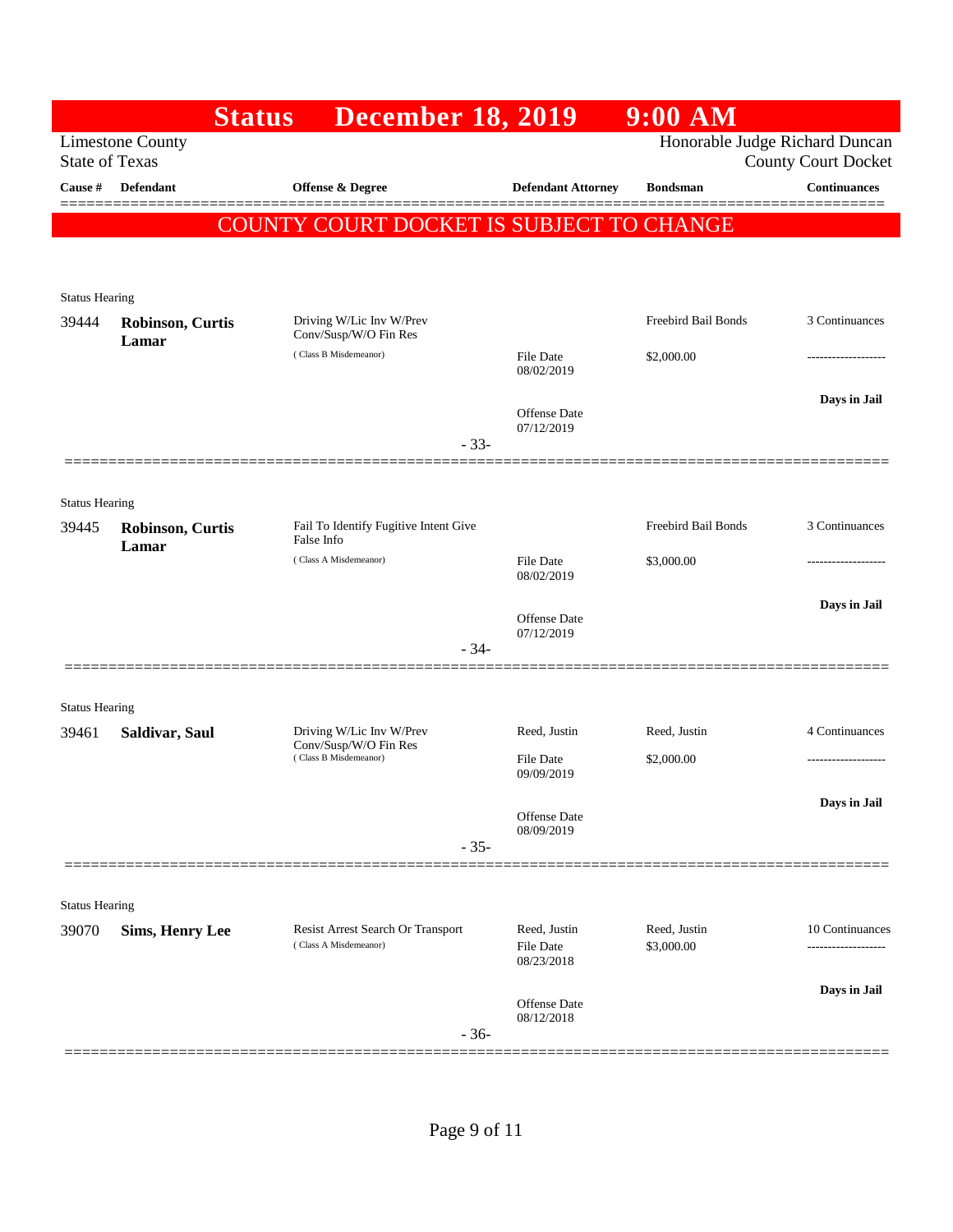|                       | <b>Status</b>           | <b>December 18, 2019</b>                                  |                                                | $9:00$ AM                       |                                                              |
|-----------------------|-------------------------|-----------------------------------------------------------|------------------------------------------------|---------------------------------|--------------------------------------------------------------|
| <b>State of Texas</b> | <b>Limestone County</b> |                                                           |                                                |                                 | Honorable Judge Richard Duncan<br><b>County Court Docket</b> |
| Cause #               | <b>Defendant</b>        | Offense & Degree                                          | <b>Defendant Attorney</b>                      | <b>Bondsman</b>                 | <b>Continuances</b>                                          |
|                       |                         | COUNTY COURT DOCKET IS SUBJECT TO CHANGE                  |                                                |                                 |                                                              |
|                       |                         |                                                           |                                                |                                 |                                                              |
| <b>Status Hearing</b> |                         |                                                           |                                                |                                 |                                                              |
| 39071                 | <b>Sims, Henry Lee</b>  | Criminal Mischief >=\$100<\$750<br>(Class B Misdemeanor)  | Reed, Justin<br>File Date                      | Reed, Justin<br>\$1,000.00      | 10 Continuances<br>------------------                        |
|                       |                         |                                                           | 08/23/2018                                     |                                 |                                                              |
|                       |                         |                                                           | Offense Date                                   |                                 | Days in Jail                                                 |
|                       |                         | $-37-$                                                    | 08/12/2018                                     |                                 |                                                              |
|                       | =============           |                                                           |                                                |                                 |                                                              |
| <b>Status Hearing</b> |                         |                                                           |                                                |                                 |                                                              |
| 39072                 | <b>Sims, Henry Lee</b>  | Harrassment<br>(Class B Misdemeanor)                      | Reed, Justin<br><b>File Date</b><br>08/23/2018 | Reed, Justin<br>\$1,000.00      | 10 Continuances<br>-------------------                       |
|                       |                         |                                                           |                                                |                                 | Days in Jail                                                 |
|                       |                         |                                                           | Offense Date<br>08/12/2018                     |                                 |                                                              |
|                       |                         | $-38-$                                                    |                                                |                                 |                                                              |
| <b>Status Hearing</b> |                         |                                                           |                                                |                                 |                                                              |
| 39478                 | Skierski, Leif Aaron    | Assault Causes Bodily Injury Family<br>Member             | Reed, Stephen M.                               | Freebird Bail Bonds             | 1 Continuances                                               |
|                       |                         | (Class A Misdemeanor)                                     | File Date<br>10/01/2019                        | \$7,500.00                      |                                                              |
|                       |                         |                                                           |                                                |                                 | Days in Jail                                                 |
|                       |                         |                                                           | <b>Offense Date</b><br>05/01/2019              |                                 |                                                              |
|                       |                         | $-39-$                                                    |                                                |                                 |                                                              |
| <b>Status Hearing</b> |                         |                                                           |                                                |                                 |                                                              |
| 39467                 | Welch, Travis L         | <b>Boating While Intoxicated</b><br>(Class B Misdemeanor) | Moore, David E.<br>File Date<br>09/13/2019     | County Bail Bonds<br>\$2,000.00 | 4 Continuances<br>------------------                         |
|                       |                         |                                                           | Offense Date                                   |                                 | Days in Jail                                                 |
|                       |                         | $-40-$                                                    | 07/27/2019                                     |                                 |                                                              |